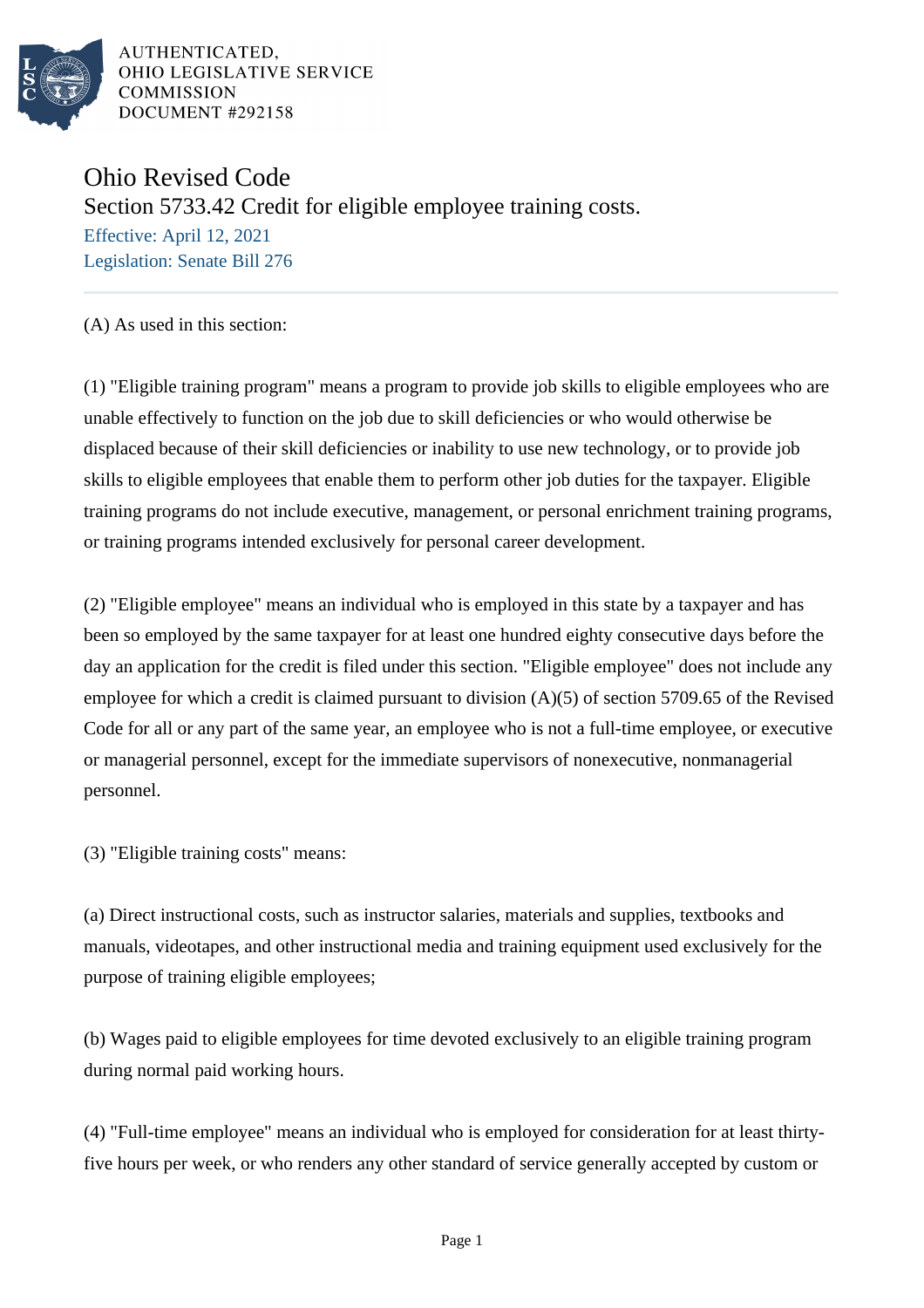

specified by contract as full-time employment.

(5) "Partnership" includes a limited liability company formed under Chapter 1705. or 1706. of the Revised Code or under the laws of another state, provided that the company is not classified for federal income tax purposes as an association taxable as a corporation.

(B) There is hereby allowed a nonrefundable credit against the tax imposed by section 5733.06 of the Revised Code for taxpayers for which a tax credit certificate is issued under division (C) of this section. The credit may be claimed for tax years 2004, 2005, 2006, 2007, and 2008. The amount of the credit for tax year 2004 shall equal one-half of the average of the eligible training costs paid or incurred by the taxpayer during calendar years 1999, 2000, and 2001, not to exceed one thousand dollars for each eligible employee on account of whom eligible training costs were paid or incurred by the taxpayer during those calendar years. The amount of the credit for tax year 2005 shall equal one-half of the average of the eligible training costs paid or incurred by the taxpayer during calendar years 2002, 2003, and 2004, not to exceed one thousand dollars for each eligible employee on account of whom eligible training costs were paid or incurred by the taxpayer during those calendar years. The amount of the credit for tax year 2006 shall equal one-half of the average of the eligible training costs paid or incurred by the taxpayer during calendar years 2003, 2004, and 2005, not to exceed one thousand dollars for each eligible employee on account of whom eligible training costs were paid or incurred by the taxpayer during those calendar years. The amount of the credit for tax year 2007 shall equal one-half of the average of the eligible training costs paid or incurred by the taxpayer during calendar years 2004, 2005, and 2006, not to exceed one thousand dollars for each eligible employee on account of whom eligible training costs were paid or incurred by the taxpayer during those calendar years. The amount of the credit for tax year 2008 shall equal one-half of the average of the eligible training costs paid or incurred by the taxpayer during calendar years 2005, 2006, and 2007, not to exceed one thousand dollars for each eligible employee on account of whom eligible training costs were paid or incurred by the taxpayer during those calendar years.

The credit claimed by a taxpayer each tax year shall not exceed one hundred thousand dollars.

(C) A taxpayer who proposes to conduct an eligible training program may apply to the director of job and family services for a tax credit certificate under this section. The taxpayer may apply for such a certificate for tax years 2004, 2005, 2006, 2007, and 2008 subject to division (L) of this section. The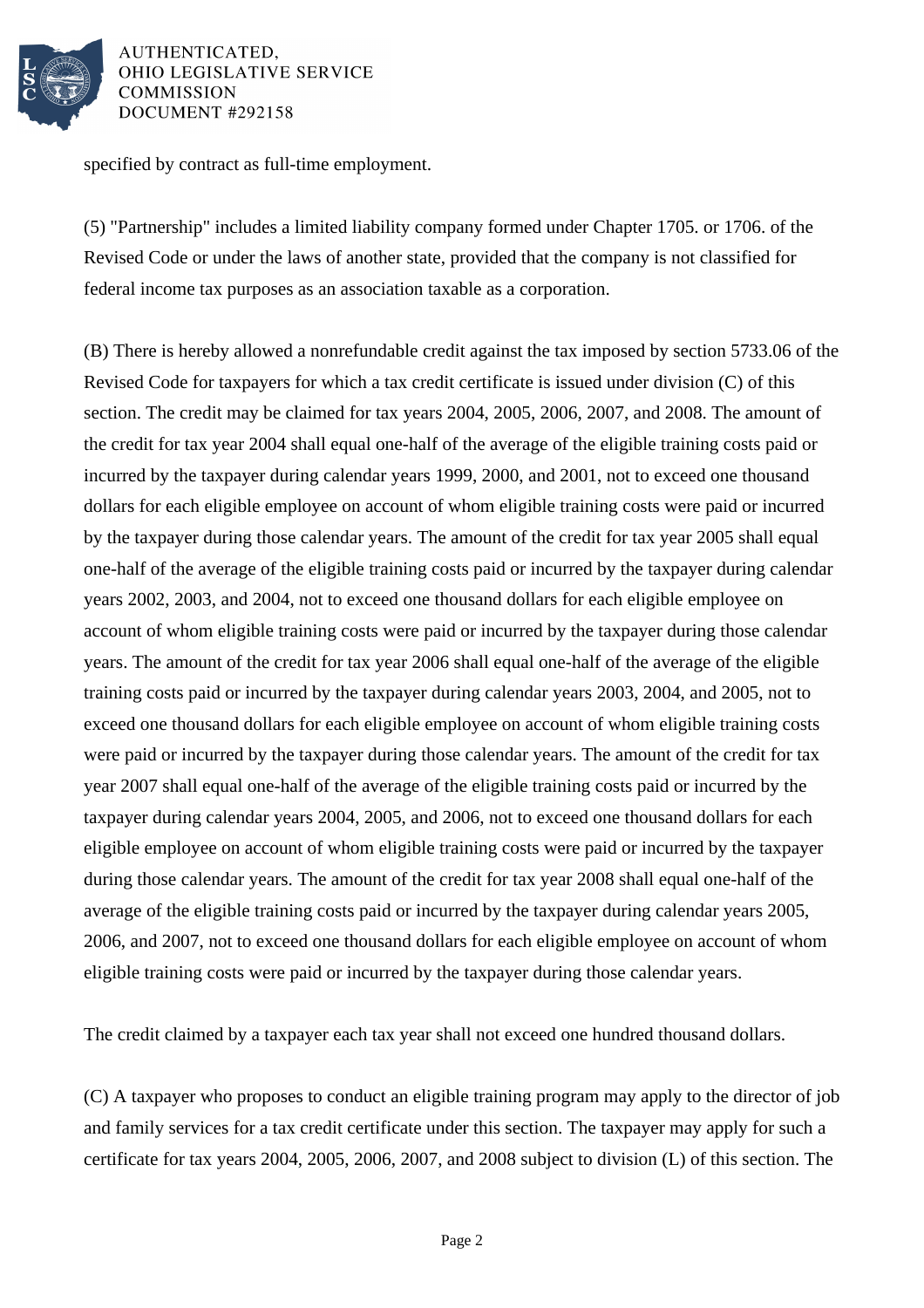

director shall prescribe the form of the application, which shall require a detailed description of the proposed training program. The director may require applicants to remit an application fee with each application filed with the director. The fee shall not exceed the reasonable and necessary expenses incurred by the director in receiving, reviewing, and approving such applications and issuing tax credit certificates. Proceeds from fees shall be used solely for the purpose of receiving, reviewing, and approving such applications and issuing such certificates.

After receipt of an application, the director shall authorize a credit under this section by issuing a tax credit certificate, in the form prescribed by the director, if the director determines all of the following:

(1) The proposed training program is an eligible training program under this section;

(2) The proposed training program is economically sound and will benefit the people of this state by improving workforce skills and strengthening the economy of this state;

(3) Receiving the tax credit is a major factor in the taxpayer's decision to go forward with the training program;

(4) Authorization of the credit is consistent with division (H) of this section.

The credit also is allowed for a taxpayer that is a partner in a partnership that pays or incurs eligible training costs. Such a taxpayer shall determine the taxpayer's credit amount in the manner prescribed by division (K) of this section.

(D) If the director of job and family services denies an application for a tax credit certificate, the director shall send notice of the denial and the reason for denial to the applicant by certified mail, return receipt requested. If the director determines that an authorized training program, as actually conducted, fails to meet the requirements of this section or to comply with any condition set forth in the authorization, the director may reduce the amount of the tax credit previously granted. If the director reduces a tax credit, the director shall send notice of the reduction and the reason for the reduction to the taxpayer by certified mail, return receipt requested, and shall certify the reduction to the tax commissioner or, in the case of the reduction of a credit claimed by an insurance company,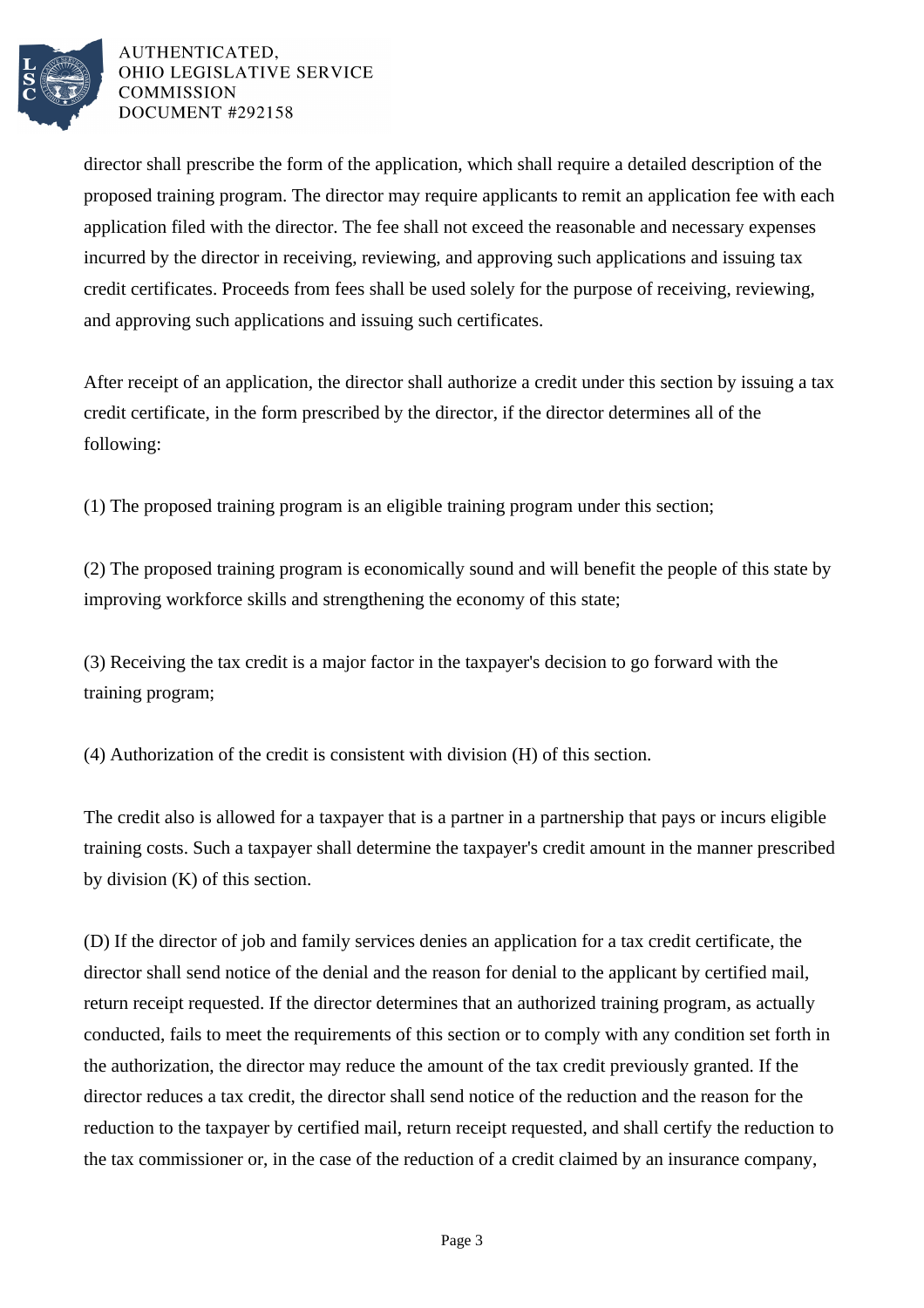

the superintendent of insurance. The tax commissioner or superintendent of insurance shall reduce the credit that may be claimed by the taxpayer accordingly. Within sixty days after receiving a notice of denial or notice of reduction of the tax credit, an applicant or taxpayer may request, in writing, a hearing before the director to review the denial or reduction. Within sixty days after receiving a request that is filed within the prescribed time, the director shall hold such a hearing at a location to be determined by the director. Within thirty days after the hearing is adjourned, the director shall issue a redetermination affirming, reversing, or modifying the denial or reduction of the tax credit and send notice of the redetermination to the applicant or taxpayer by certified mail, return receipt requested, and shall issue a notice of the redetermination to the tax commissioner or superintendent of insurance. If an applicant or taxpayer is aggrieved by the director's redetermination, the applicant or taxpayer may appeal the redetermination to the board of tax appeals in the manner prescribed by section 5717.02 of the Revised Code.

(E) A taxpayer to which a tax credit certificate is issued shall retain records indicating the eligible training costs it pays or incurs for the eligible training program for which the certificate is issued for four years following the end of the tax year for which the credit is claimed. Such records shall be open to inspection by the director of job and family services upon the director's request during business hours.

Financial statements and other information submitted by an applicant to the director of job and family services for a tax credit under this section, and any information taken for any purpose from such statements or information, are not public records subject to section 149.43 of the Revised Code. However, the director of job and family services, the tax commissioner, or superintendent of insurance may make use of the statements and other information for purposes of issuing public reports or in connection with court proceedings concerning tax credits allowed under this section and sections 5725.31 and 5729.07 of the Revised Code.

(F) The director of job and family services, in accordance with Chapter 119. of the Revised Code, shall adopt rules necessary to implement this section and sections 5725.31 and 5729.07 of the Revised Code. The rules shall be adopted after consultation with the tax commissioner and the superintendent of insurance. The rules shall require that if a taxpayer to which a tax credit certificate is issued under any of those sections permanently relocates or transfers employees trained under the tax credit certificate to another state or country within two years of receiving the certificate, the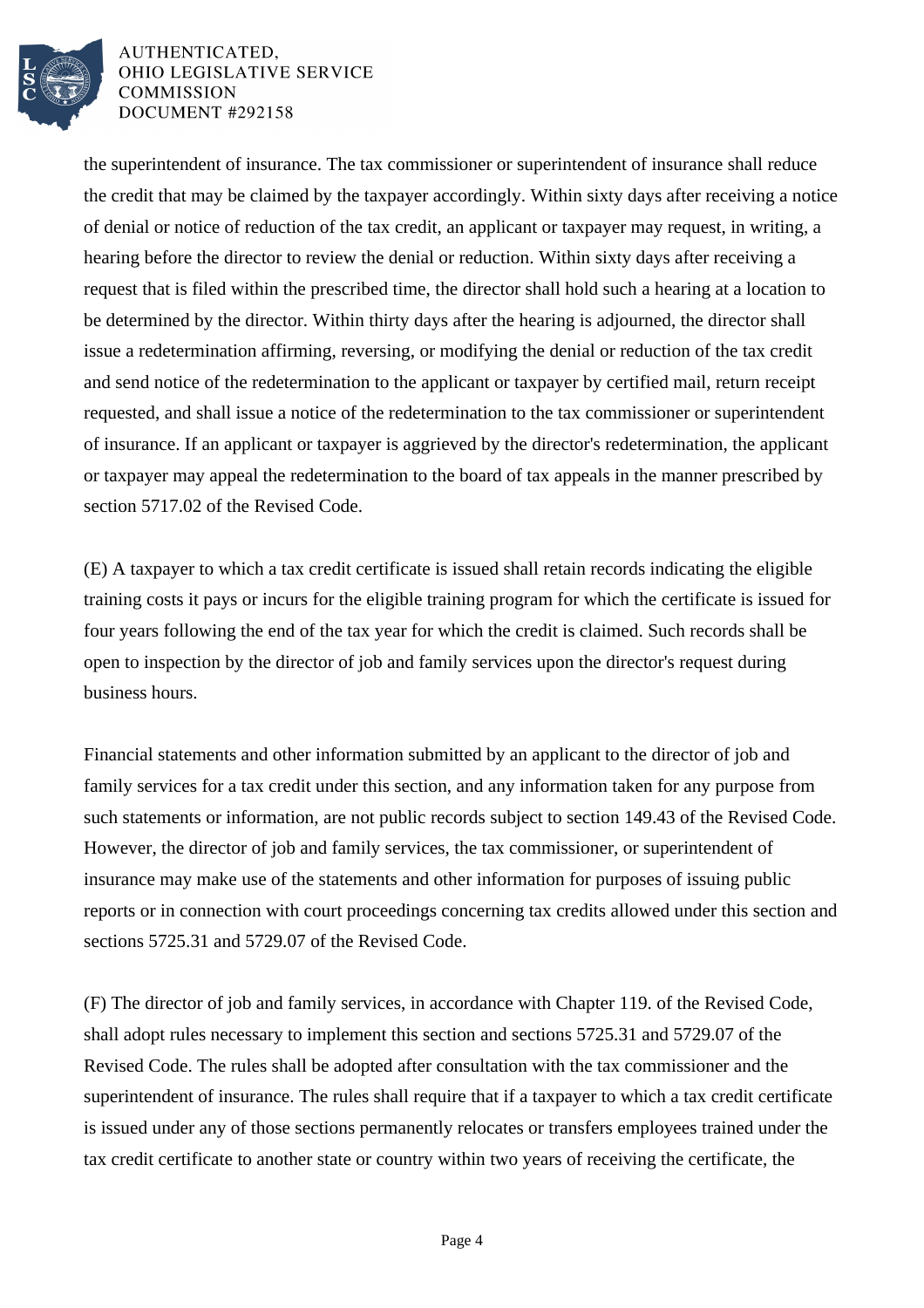

taxpayer shall repay the total amount of the tax credit received by the taxpayer for any employees permanently relocated or transferred. At the time the director gives public notice under division (A) of section 119.03 of the Revised Code of the adoption of the rules, the director shall submit copies of the proposed rules to the chairpersons and ranking minority members of the standing committees in the senate and the house of representatives to which legislation on economic development matters are customarily referred.

(G) On or before the thirtieth day of September of 2001, 2003, 2004, 2005, 2006, 2007, and 2008 the director of job and family services shall submit a report to the governor, the president of the senate, and the speaker of the house of representatives on the tax credit program under this section and sections 5725.31 and 5729.07 of the Revised Code. The report shall include information on the number of training programs that were authorized under those sections during the preceding calendar year, a description of each authorized training program, the dollar amounts of the credits granted, and an estimate of the impact of the credits on the economy of this state.

(H) The aggregate amount of credits authorized under this section and sections 5725.31 and 5729.07 of the Revised Code shall not exceed twenty million dollars per calendar year. No more than ten million dollars in credits per calendar year shall be authorized for persons engaged primarily in manufacturing. No less than five million dollars in credits per calendar year shall be set aside for persons engaged primarily in activities other than manufacturing and having fewer than five hundred employees. Subject to such limits, the director of job and family services shall adopt a rule under division (F) of this section that establishes criteria and procedures for distribution of the credits.

(I) A nonrefundable credit allowed under this section shall be claimed in the order required under section 5733.98 of the Revised Code.

(J) The taxpayer may carry forward any credit amount in excess of its tax due after allowing for any other credits that precede the credit under this section in the order required under section 5733.98 of the Revised Code. The excess credit may be carried forward for three years following the tax year for which it is first claimed under this section.

(K) A taxpayer that is a partner in a partnership on the last day of the third calendar year of the threeyear period during which the partnership pays or incurs eligible training costs may claim a credit